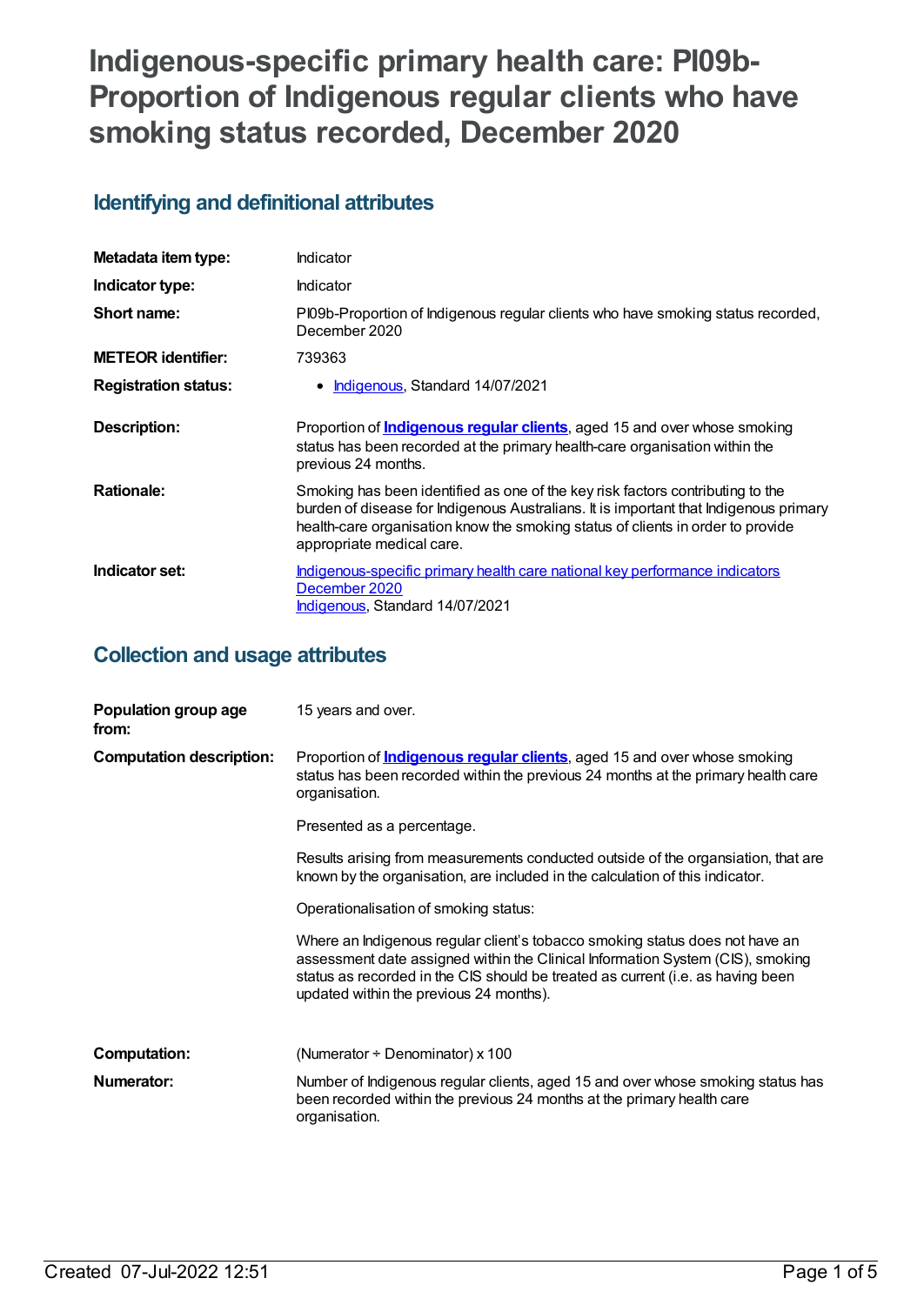#### [Person—age,](https://meteor.aihw.gov.au/content/303794) total years N[NN]

#### **Data Source**

[Indigenous-specific](https://meteor.aihw.gov.au/content/737914) primary health care national Key Performance Indicators (nKPI) data collection

#### **NMDS / DSS**

[Indigenous-specific](https://meteor.aihw.gov.au/content/738532) primary health care NBEDS December 2020

**Guide for use**

Aged 15 and over only.

#### **Data Element / Data Set**

Person-smoking status recorded indicator, yes/no code N

#### **Data Source**

[Indigenous-specific](https://meteor.aihw.gov.au/content/737914) primary health care national Key Performance Indicators (nKPI) data collection

**NMDS / DSS**

[Indigenous-specific](https://meteor.aihw.gov.au/content/738532) primary health care NBEDS December 2020

#### **Data Element / Data Set**

[Person—Indigenous](https://meteor.aihw.gov.au/content/602543) status, code N

#### **Data Source**

[Indigenous-specific](https://meteor.aihw.gov.au/content/737914) primary health care national Key Performance Indicators (nKPI) data collection

#### **NMDS / DSS**

[Indigenous-specific](https://meteor.aihw.gov.au/content/738532) primary health care NBEDS December 2020

**Guide for use**

Indigenous only.

### **Data Element / Data Set**

[Person—regular](https://meteor.aihw.gov.au/content/686291) client indicator, yes/no code N

#### **Data Source**

[Indigenous-specific](https://meteor.aihw.gov.au/content/737914) primary health care national Key Performance Indicators (nKPI) data collection

#### **NMDS / DSS**

[Indigenous-specific](https://meteor.aihw.gov.au/content/738532) primary health care NBEDS December 2020

#### **Guide for use**

Regular clients only.

**Denominator:** Total number of Indigenous regular clients aged 15 and over.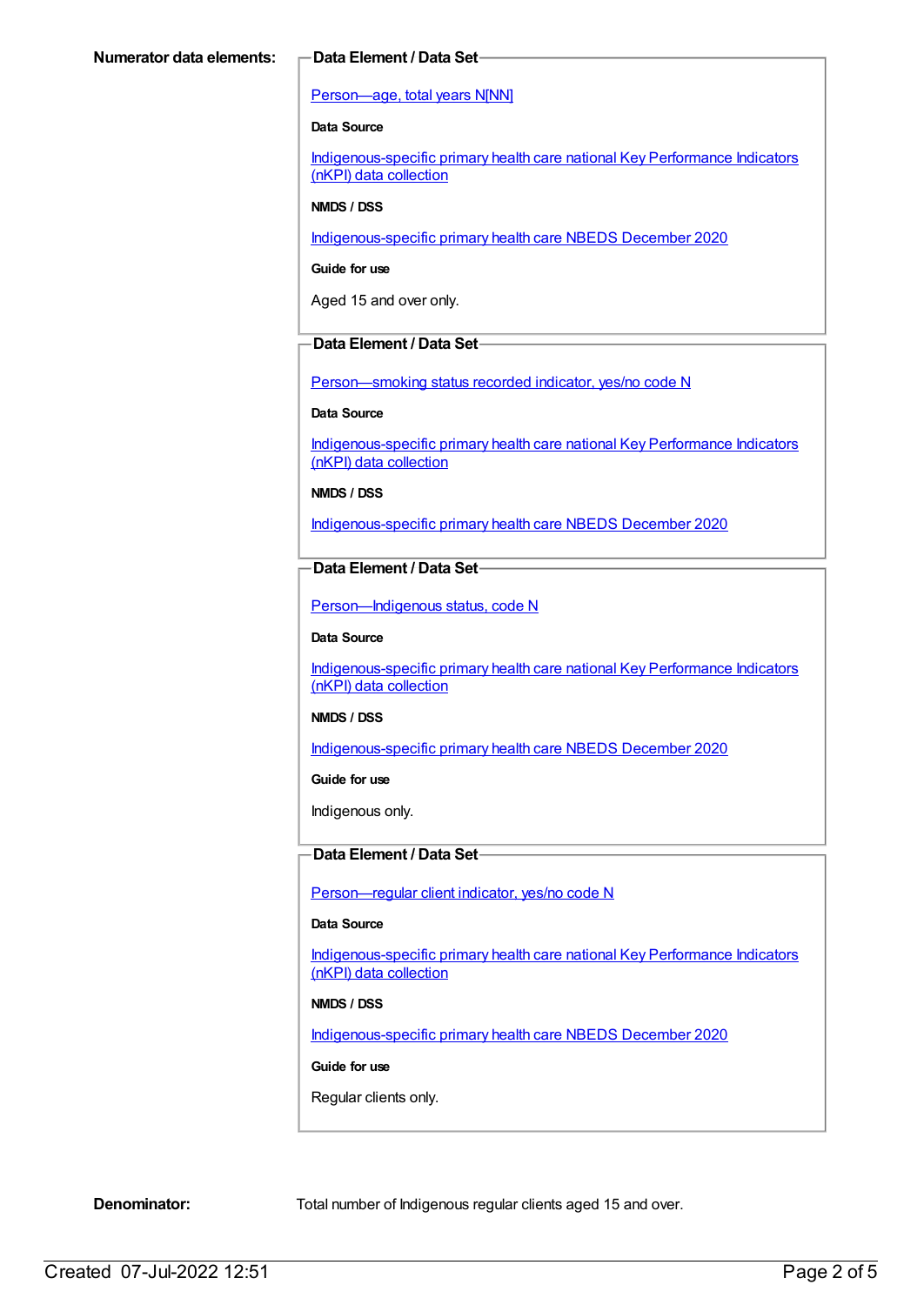#### **Denominator data elements:**

#### **Data Element / Data Set**

#### [Person—age,](https://meteor.aihw.gov.au/content/303794) total years N[NN]

#### **Data Source**

[Indigenous-specific](https://meteor.aihw.gov.au/content/737914) primary health care national Key Performance Indicators (nKPI) data collection

#### **NMDS / DSS**

[Indigenous-specific](https://meteor.aihw.gov.au/content/738532) primary health care NBEDS December 2020

#### **Guide for use**

Aged 15 and over only.

#### **Data Element / Data Set**

Person-Indigenous status, code N

#### **Data Source**

[Indigenous-specific](https://meteor.aihw.gov.au/content/737914) primary health care national Key Performance Indicators (nKPI) data collection

#### **NMDS / DSS**

[Indigenous-specific](https://meteor.aihw.gov.au/content/738532) primary health care NBEDS December 2020

**Guide for use**

Indigenous only.

#### **Data Element / Data Set**

[Person—regular](https://meteor.aihw.gov.au/content/686291) client indicator, yes/no code N

#### **Data Source**

[Indigenous-specific](https://meteor.aihw.gov.au/content/737914) primary health care national Key Performance Indicators (nKPI) data collection

#### **NMDS / DSS**

[Indigenous-specific](https://meteor.aihw.gov.au/content/738532) primary health care NBEDS December 2020

#### **Guide for use**

Regular clients only.

#### **Disaggregation:** 1. Sex:

- a) Male
- b) Female.
- 2. Age group: a) 15–24 years b) 25–34 years c) 35–44 years d) 45–54 years e) 55–64 years f) 65 years and over.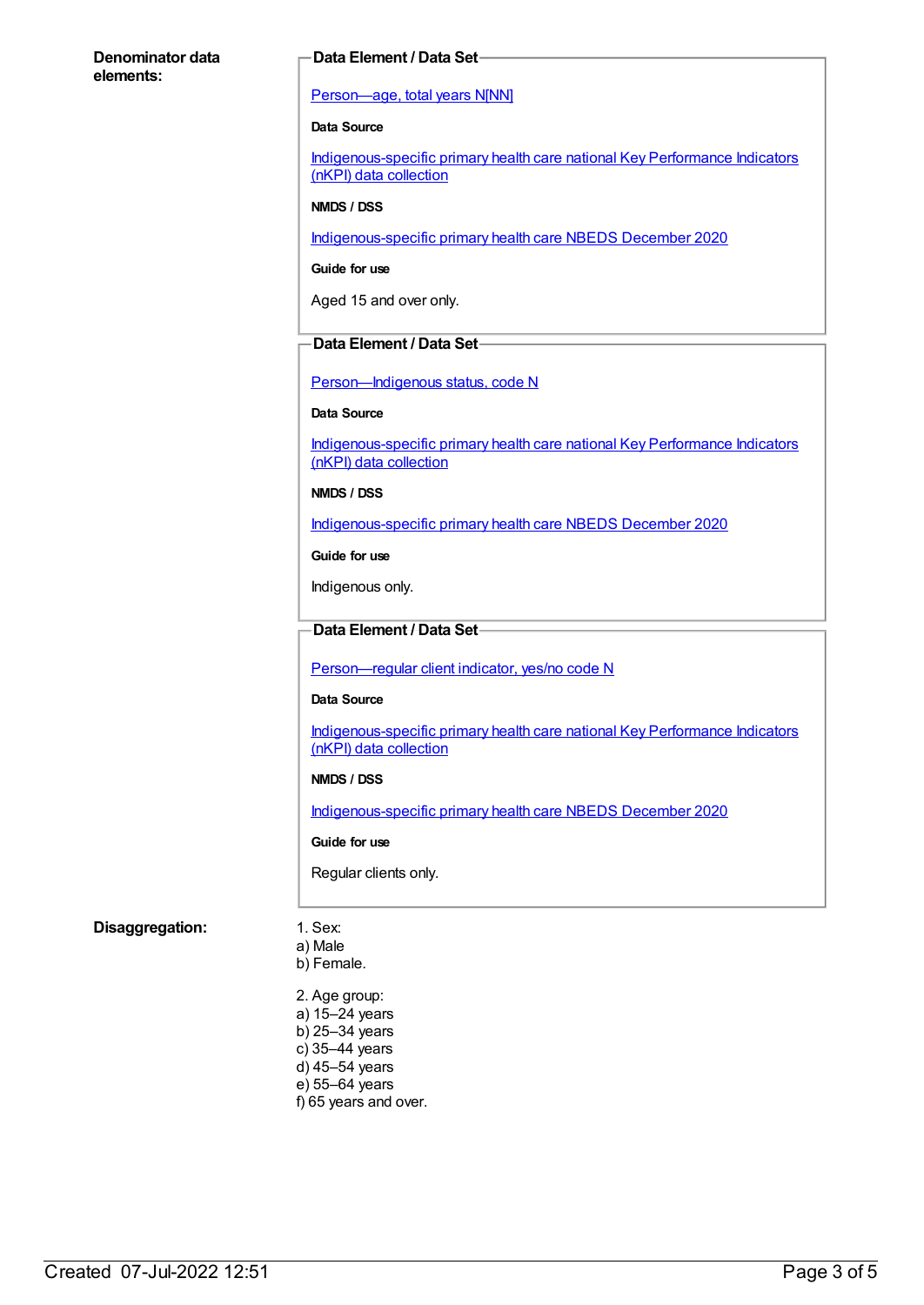| <b>Disaggregation data</b><br>elements: | Data Element / Data Set-                                                                              |
|-----------------------------------------|-------------------------------------------------------------------------------------------------------|
|                                         | Person-age, total years N[NN]                                                                         |
|                                         | Data Source                                                                                           |
|                                         | Indigenous-specific primary health care national Key Performance Indicators<br>(nKPI) data collection |
|                                         | NMDS / DSS                                                                                            |
|                                         | Indigenous-specific primary health care NBEDS December 2020                                           |
|                                         | Guide for use                                                                                         |
|                                         | Aged 15 and over only.                                                                                |
|                                         | Data Element / Data Set-                                                                              |
|                                         |                                                                                                       |
|                                         | Person-sex, code X                                                                                    |
|                                         | Data Source                                                                                           |
|                                         | Indigenous-specific primary health care national Key Performance Indicators<br>(nKPI) data collection |
|                                         | NMDS / DSS                                                                                            |
|                                         | Indigenous-specific primary health care NBEDS December 2020                                           |
| Comments:                               | Census date for reporting is 31 December 2020.                                                        |

### **Representational attributes**

| <b>Representation class:</b> | Percentage |
|------------------------------|------------|
| Data type:                   | Real       |
| Unit of measure:             | Person     |
| Format:                      | N[NN].N    |

### **Indicator conceptual framework**

| <b>Framework and</b> | <b>Health Behaviours</b> |
|----------------------|--------------------------|
| dimensions:          |                          |

### **Data source attributes**

| Data sources: |  |
|---------------|--|
|---------------|--|

#### **Data Source**

[Indigenous-specific](https://meteor.aihw.gov.au/content/737914) primary health care national Key Performance Indicators (nKPI) data collection

**Frequency**

6 monthly

#### **Data custodian**

Australian Institute of Health and Welfare.

### **Source and reference attributes**

**Submitting organisation:** Australian Institute of Health and Welfare.

AustralianGovernment Department of Health.